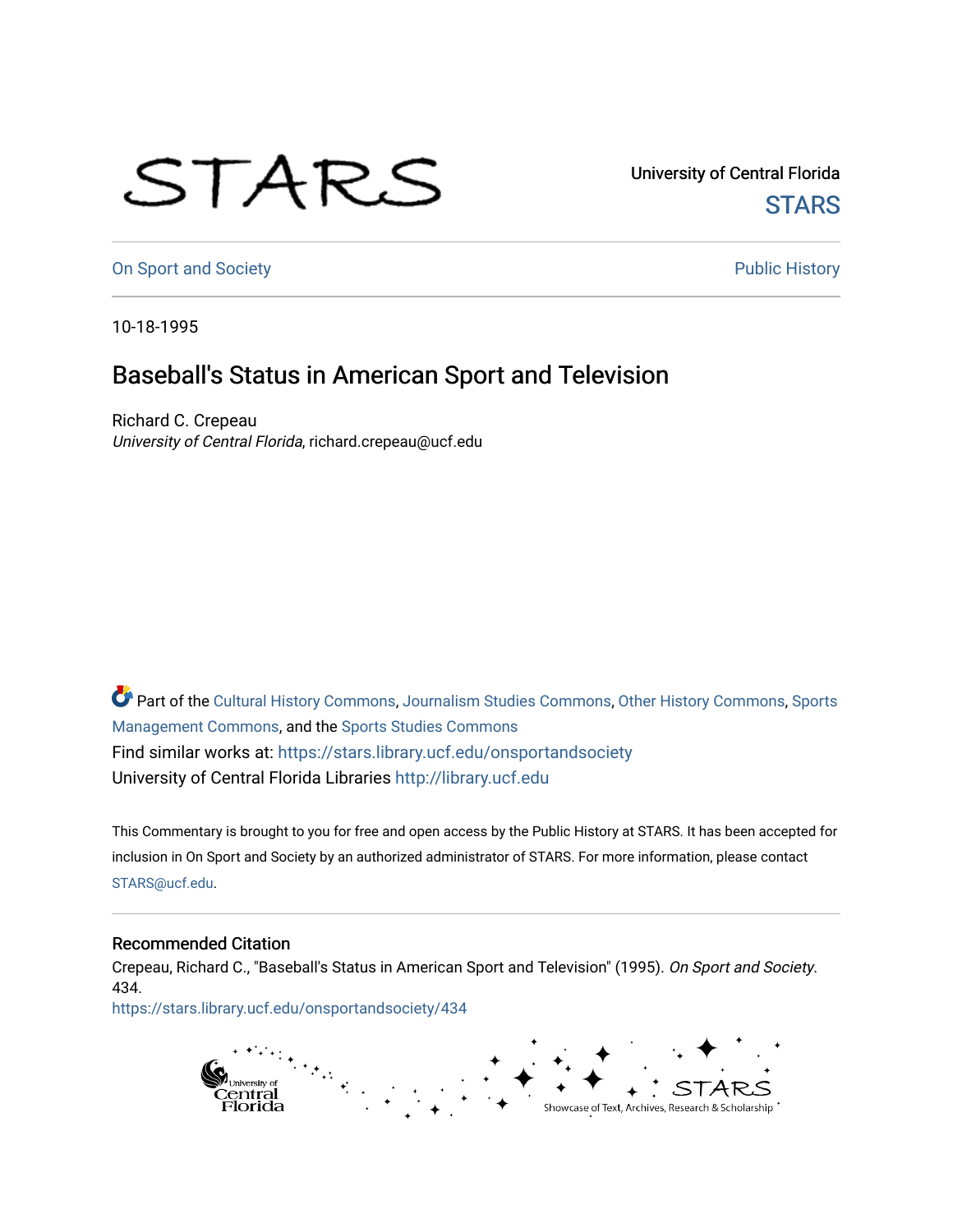## SPORT AND SOCIETY FOR H-ARETE October 18, 1995

Sometimes the worst laid plans of mice and men cannot do their damage. In the case of the major league baseball owners again they tried. But try as they might, they haven't been able to destroy the post-season.

It all stated in the divisional playoffs when all four games were played at exactly the same time, so that the audience could be regionalized. In the League Championship Series or LCS(which has the ominous sound of a religious cult) the Baseball Network again repeated their minimalist pattern starting both games simultaneously. There was one improvement. When one game ended they switched to the other, and some late inning tension was enjoyed nationally.

I must tell you that the rumors that the World Series will be offered on a regional basis are not true. We will not be restricted to watching every other half-inning.

One other note of brilliance by Bill Giles and the Baseball Network: Remember all those complaints about how the little kiddies couldn't stay up and watch those late starting games that go until after midnight? Well these guys moved to correct that problem. Saturday night games are starting earlier so that when the kiddies have to get up for school on Sunday morning they won't be too tired.

Is it any wonder that the players are a little hesitant to leave their fate in the hands of the owners?

And was it really necessary to hold up the start of Game Five in Cleveland Sunday night until the end of the Carolina-Jets game? Thanks to Bob Costas for wondering aloud about the status of baseball as the national pastime.

Despite all these efforts even the Baseball Network geniuses couldn't destroy some really great baseball, and fortunately some of it went out on national TV. First came the playoff game for the Western Division title between Seattle and California, a gem by Randy Johnson. And then came the climax of the Seattle-Yankees series with Randy Johnson once again playing superman in front of a screaming hysterical crowd in the King Dome.

The Braves-Rockies series offered some late inning drama, as did the Indians and Red Sox series, while the Reds-Dodgers match-up remains but a rumor in this part of the country.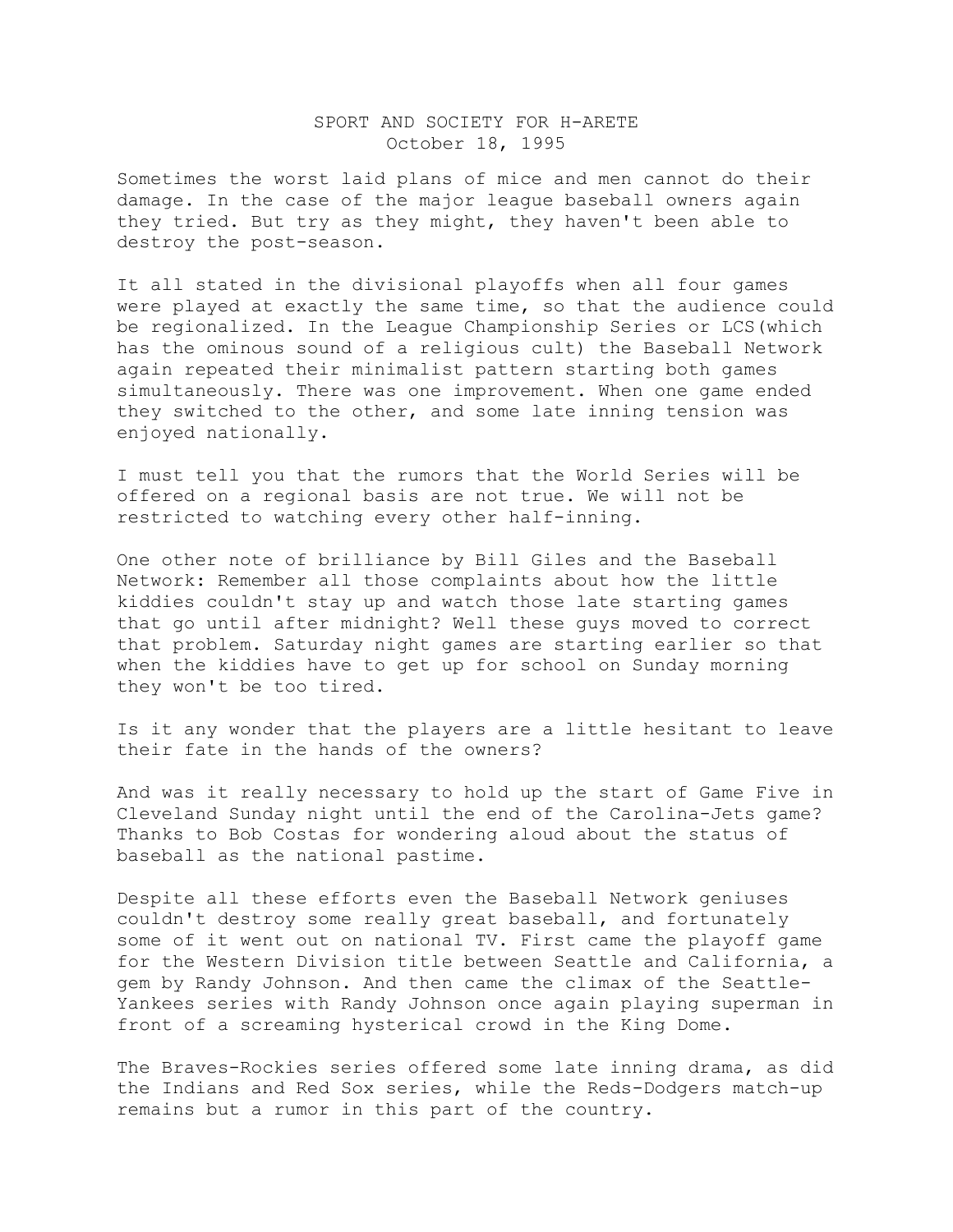When the NLCS began there was considerable disappointment that at least for the first four games we would not be able to follow the Mariner saga. But the Reds and Braves did not disappoint. Starting pitching on both sides was superb and the Braves bullpen finally looks like it is ready to do its part. Glavine, Schourek, Smoltz, Smiley, Maddox, Wells, Avery and Schourek again were masterful in the starting rotations. In relief, McMichael, Pena, and Wholers gave Atlanta the winning edge. Wholers seems finally be the closer the Braves always thought he would be.

The National League rookie of the year Chipper Jones played offensively and defensively like a veteran, McGriff just keeps on hitting(are the Braves really not going to re-sign him?) and such unlikely heroes as Javier Lopez, Charlie O'Brien, and Mike Devereaux made Bobby Cox look like a genius, which he ain't!

It appears to me that what makes this Braves team different from the previous National League champions are defense up the middle and the bullpen, with the biggest addition being Marquis Grissom in centerfield. To steal a line once said about Joe Jackson, his glove is where triples go to die, not to mention doubles and singles.

As for the Reds they were the Little Dead Machine. Reggie Sanders was so bad at the plate you had to feel sorry for him, and most everyone else failed in the clutch. This was largely a function of Braves pitching, although Sanders was suffering a special torture.

Meanwhile in the Indians-M's series which we picked up in the late innings, and for Game Five and Six, Orel Hershiser was his usual dominant self. Cleveland bats were booming although Belle's was not a ringer, and Seattle still looked like the early fall version of the miracle on 34th Street-- at least until Game Five when Hershiser again dominated.

When the ALCS returned to Seattle for Game Six Randy Johnson was back and everyone waited for him to dominate the Indian bats and for the Mariner bats to start booming around the King Dome. However Dennis Martinez, the other pitcher in this game, totally controlled the M's through the seven innings he pitched and the Cleveland bullpen finished up.